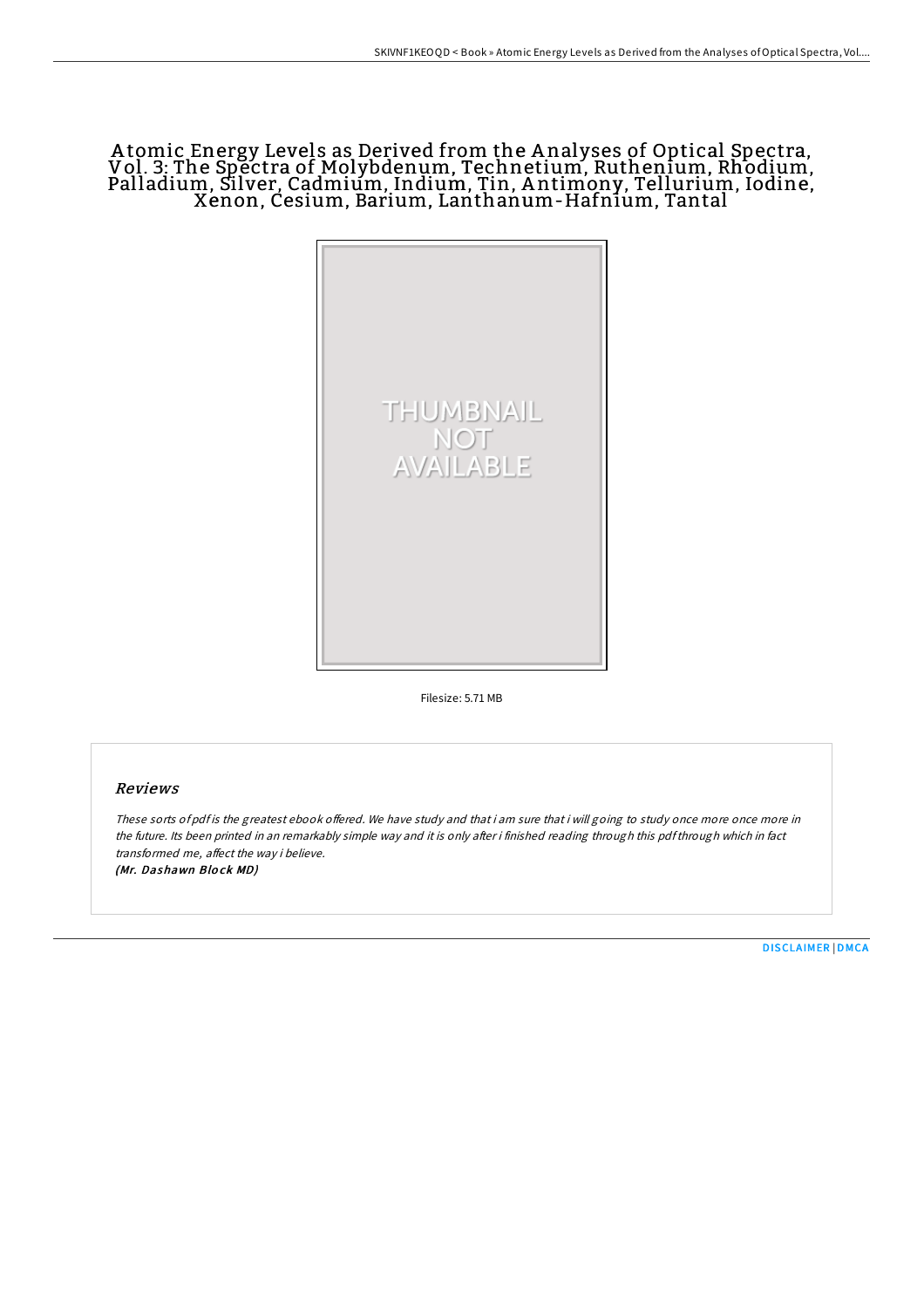## ATOMIC ENERGY LEVELS AS DERIVED FROM THE ANALYSES OF OPTICAL SPECTRA, VOL. 3: THE SPECTRA OF MOLYBDENUM, TECHNETIUM, RUTHENIUM, RHODIUM, PALLADIUM, SILVER, CADMIUM, INDIUM, TIN, ANTIMONY, TELLURIUM, IODINE, XENON, CESIUM, BARIUM, LANTHANUM-HAFNIUM, TANTAL



Forgotten Books, 2018. Paperback. Condition: New. Language: English . Brand New Book \*\*\*\*\* Print on Demand \*\*\*\*\*.Excerpt from Atomic Energy Levels as Derived From the Analyses of Optical Spectra, Vol. 3: The Spectra of Molybdenum, Technetium, Ruthenium, Rhodium, Palladium, Silver, Cadmium, Indium, Tin, Antimony, Tellurium, Iodine, Xenon, Cesium, Barium, Lanthanum-Hafnium, Tantalum, Tungsten, Rhenium, Osmium, Iridium, Platinum, Gold, Mercury, Thallium The present Volume, including data to December 1957, is the third of a series being prepared at the National Bureau of Standards under a project on the compilation of atomic energy levels derived from the analyses of Optical spectra. Volume I, published in June 1949, contains the energy levels Of 206 spectra of the elements Hydrogen through Vanadium, Z 1 through 23. Volume II, completed in August 1952, includes similar data for 152 spectra of the elements Chromium through Niobium, Z: 24 through 41. Volume III covers the elements Molybdenum through Lanthanum, Z = 42 through 57; and Hafnium through Actinium, Z=72 through 89. It includes 124 spectra, and is identical in arrangement with Volumes I and II. The form of presentation is that recommended by the majority of interested scientists who received a questionnaire proposed by the National Research Council Committee on Line Spectra of the Elements, when the program was started in 1946. The manuscript has been prepared by Charlotte E. Moore under the direction of William F. Meggers, Chief of the Spectroscopy Section of the Atomic and Radiation Physics Division. The success of this project has depended heavily upon the cordial and continuing collaboration of the many spectroscopists who have made an unusual effort to furnish data in advance of publication. Their efforts together with the unfailing cooperation of the National Research Council Committee are greatly appreciated. Perhaps the most difficult phase of this extensive program lies ahead. The...

Read Atomic Energy Levels as Derived from the Analyses of Optical Spectra, Vol. 3: The Spectra of Molybdenum, Technetium, Ruthenium, Rhodium, Palladium, Silver, Cadmium, Indium, Tin, Antimony, Tellurium, Iodine, Xenon, Cesium, Barium, [Lanthanum-Hafnium,](http://almighty24.tech/atomic-energy-levels-as-derived-from-the-analyse.html) Tantal Online

Do wnload PDF Atomic Energy Levels as Derived from the Analyses of Optical Spectra, Vol. 3: The Spectra of Molybdenum, Technetium, Ruthenium, Rhodium, Palladium, Silver, Cadmium, Indium, Tin, Antimony, Tellurium, Iodine, Xenon, Cesium, Barium, [Lanthanum-Hafnium,](http://almighty24.tech/atomic-energy-levels-as-derived-from-the-analyse.html) Tantal